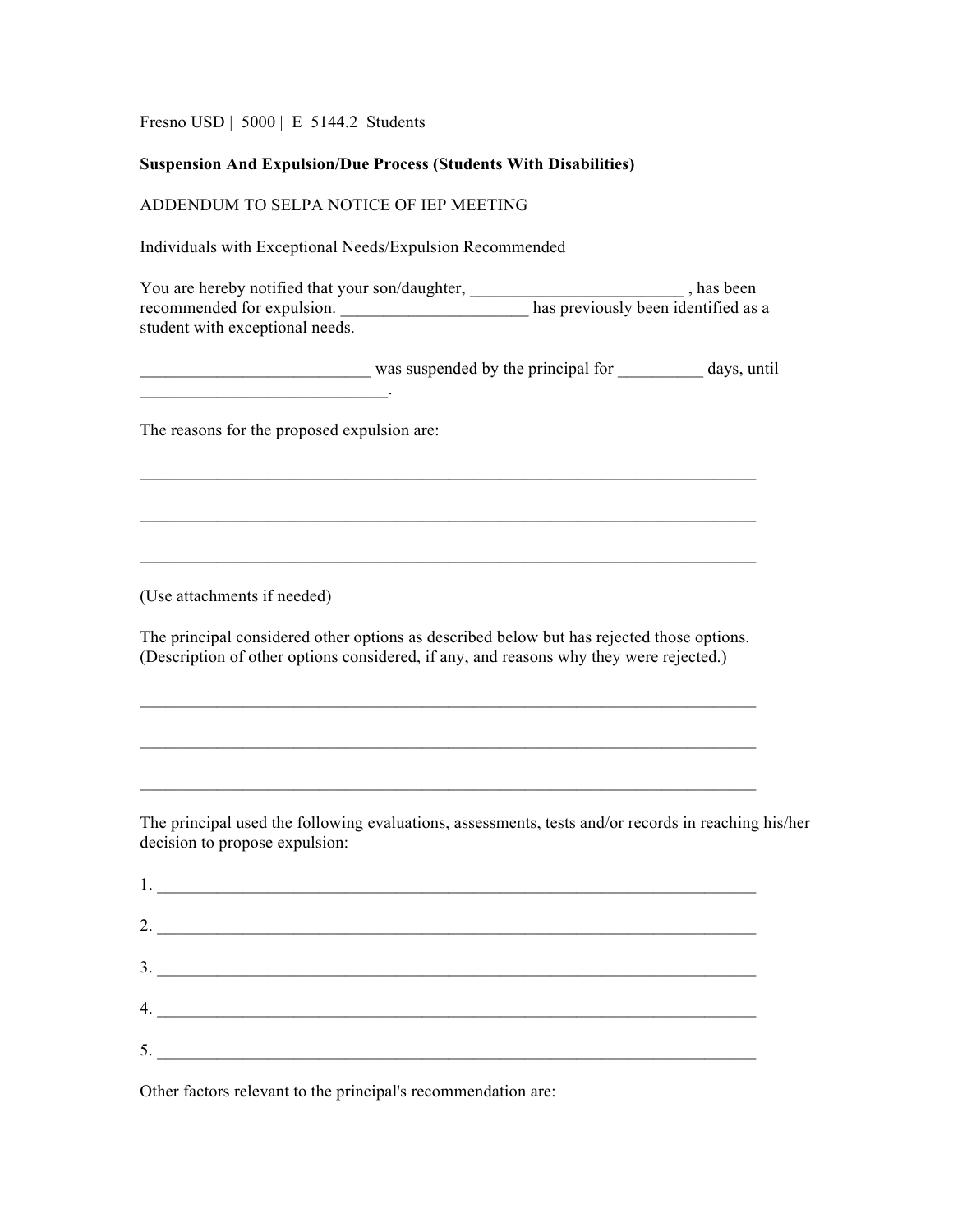| Please be aware that:                                                                                                                                                                                                                                                              |  |
|------------------------------------------------------------------------------------------------------------------------------------------------------------------------------------------------------------------------------------------------------------------------------------|--|
|                                                                                                                                                                                                                                                                                    |  |
| should report to entertainment of the state of the state of the state of the state of the state of the state of the state of the state of the state of the state of the state of the state of the state of the state of the st                                                     |  |
| at (time) for this assessment. You are required by law to make<br>available for this assessment. You may obtain an independent preexpulsion assessment if you disagree with the district's preexpulsion assessment.                                                                |  |
|                                                                                                                                                                                                                                                                                    |  |
| If the time and place of the IEP meeting are not convenient, please advise immediately by calling<br>letter.                                                                                                                                                                       |  |
| 3. You may request that the meeting be postponed for up to three additional school days. If you<br>make such a request, your child's suspension will be continued during the three-day<br>postponement.                                                                            |  |
| 4. You may ask a representative to appear at the hearing on your behalf.                                                                                                                                                                                                           |  |
| 5. If you do not request a continuance immediately or appear at the IEP meeting in person or<br>through a representative, the meeting will be held without you.                                                                                                                    |  |
| 6. You have the right to participate in the IEP team meeting concerning this proposal and to<br>appeal any IEP team decisions or recommendations with which you disagree to the State<br>Department of Education, which will schedule a due process hearing to resolve the issues. |  |
| Such an appeal must be made in writing addressed to:                                                                                                                                                                                                                               |  |
| Superintendent of Public Instruction                                                                                                                                                                                                                                               |  |
| <b>State Department of Education</b>                                                                                                                                                                                                                                               |  |
| 721 Capitol Mall                                                                                                                                                                                                                                                                   |  |
| P.O. Box 944272                                                                                                                                                                                                                                                                    |  |
| Sacramento, California 94244-2720                                                                                                                                                                                                                                                  |  |
| with a copy to the local school district Superintendent and the SELPA Director of<br>County.                                                                                                                                                                                       |  |

 $\mathcal{L}_\text{max} = \mathcal{L}_\text{max} = \mathcal{L}_\text{max} = \mathcal{L}_\text{max} = \mathcal{L}_\text{max} = \mathcal{L}_\text{max} = \mathcal{L}_\text{max} = \mathcal{L}_\text{max} = \mathcal{L}_\text{max} = \mathcal{L}_\text{max} = \mathcal{L}_\text{max} = \mathcal{L}_\text{max} = \mathcal{L}_\text{max} = \mathcal{L}_\text{max} = \mathcal{L}_\text{max} = \mathcal{L}_\text{max} = \mathcal{L}_\text{max} = \mathcal{L}_\text{max} = \mathcal{$